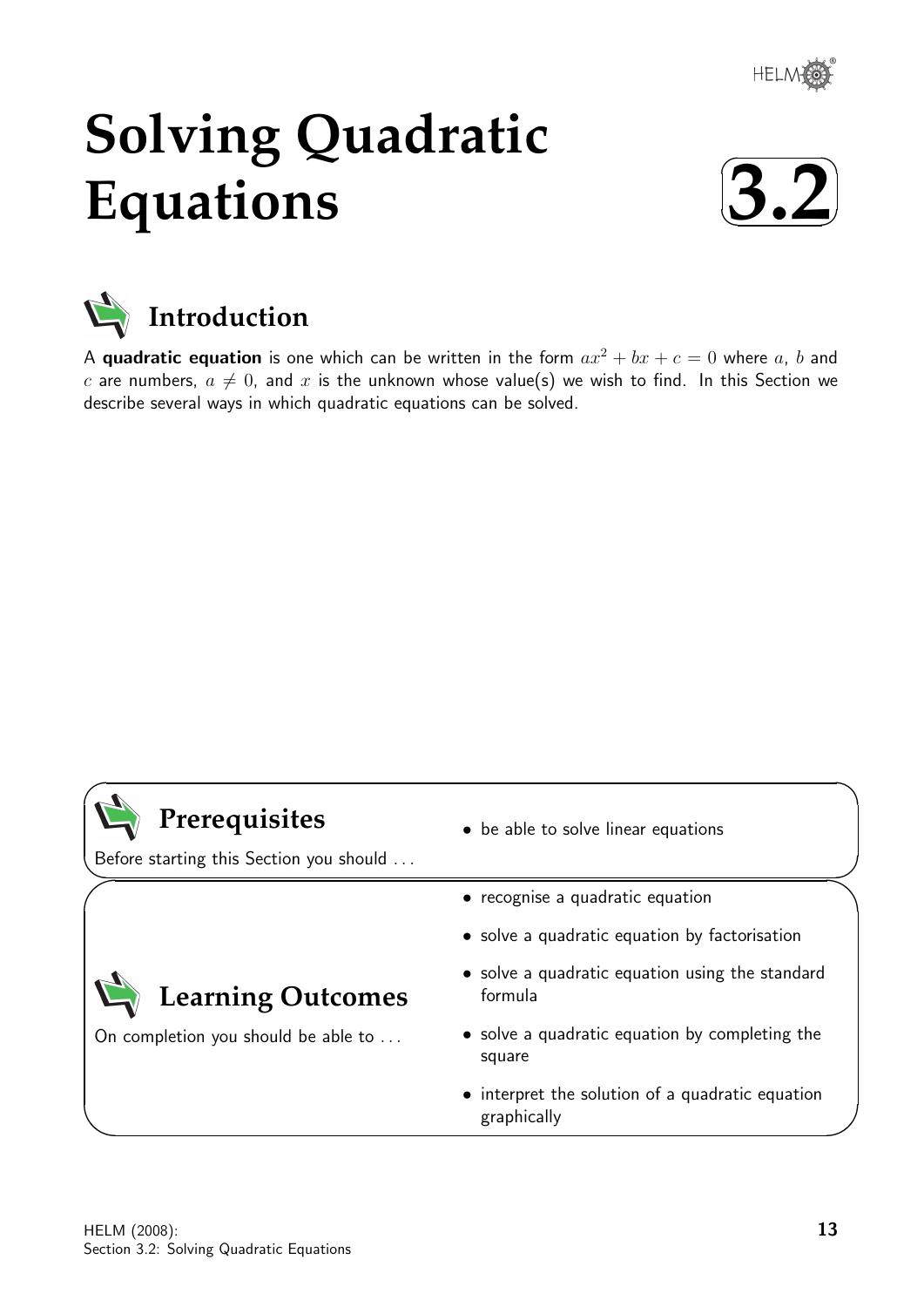## **1. Quadratic equations**



A quadratic equation is one which can be written in the form

$$
ax^2 + bx + c = 0 \qquad a \neq 0
$$

where  $a, b$  and  $c$  are given numbers and  $x$  is the unknown whose value(s) must be found.

For example

 $2x^2 + 7x - 3 = 0,$   $x^2 + x + 1 = 0,$   $0.5x^2 + 3x + 9 = 0$ 

are all quadratic equations. To ensure the presence of the  $x^2$  term, the number  $a$ , in the general expression  $ax^2 + bx + c$  cannot be zero. However b or c may be zero, so that

 $4x^2 + 3x = 0$ ,  $2x^2 - 3 = 0$  and  $6x^2 = 0$ 

are also quadratic equations. Frequently, quadratic equations occur in non-standard form but where necessary they can be rearranged into standard form. For example

 $3x^2+5x=8$ , can be re-written as  $3x^2+5x-8=0$  $2x^2 = 8x - 9$ , can be re-written as  $2x^2 - 8x + 9 = 0$  $1 + x =$ 1  $\boldsymbol{x}$ , can be re-written as  $x^2 + x - 1 = 0$ 

To solve a quadratic equation we must find values of the unknown x which make the left-hand and right-hand sides equal. Such values are known as **solutions** or **roots** of the quadratic equation.

Note the difference between solving quadratic equations in comparison to solving linear equations. A quadratic equation will generally have two values of x (solutions) which satisfy it whereas a linear equation only has one solution.

We shall now describe three techniques for solving quadratic equations:

- factorisation
- completing the square
- using the quadratic formula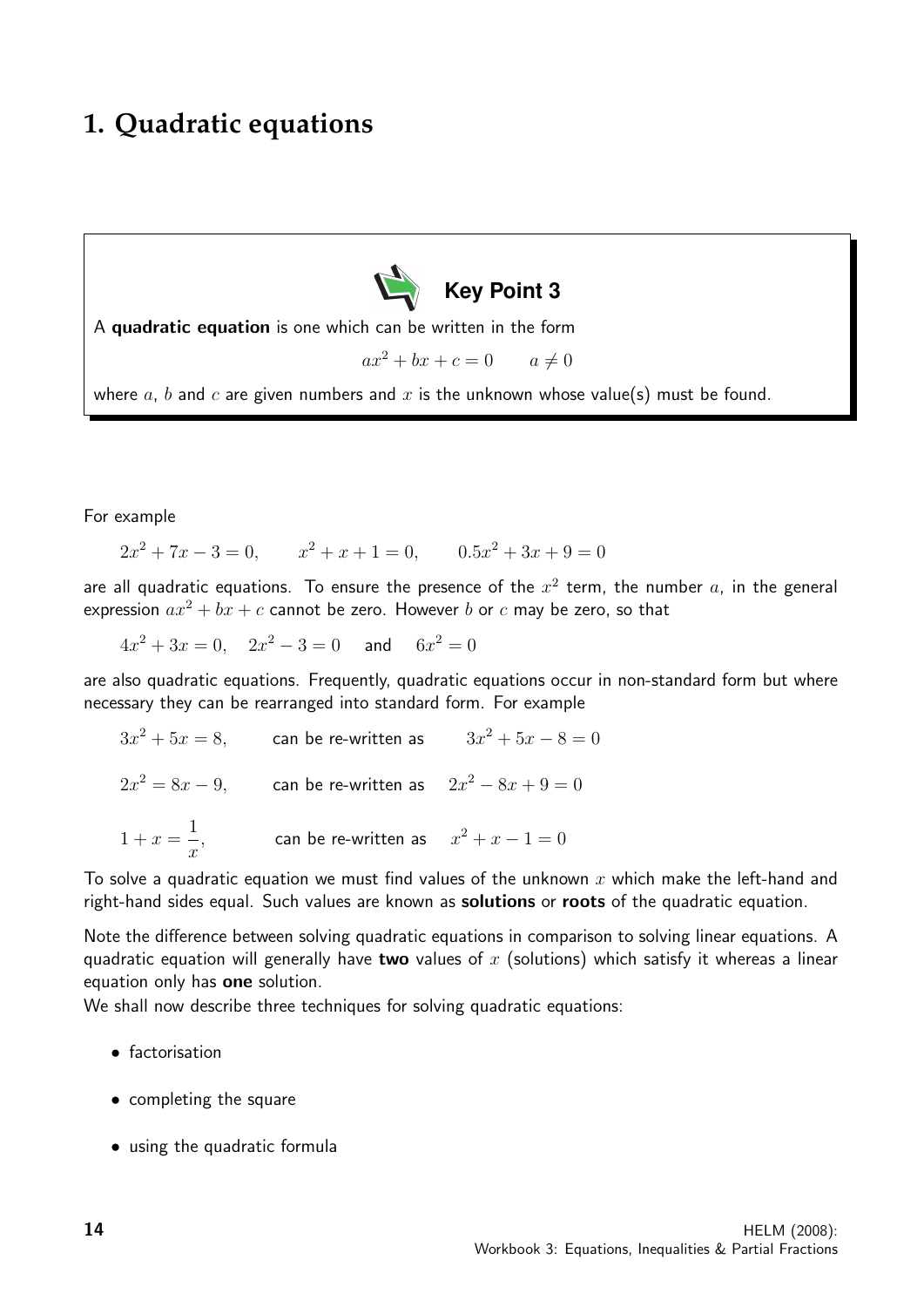

- 1. Verify that  $x = 2$  and  $x = 3$  are both solutions of  $x^2 5x + 6 = 0$ .
- 2. Verify that  $x = -2$  and  $x = -3$  are both solutions of  $x^2 + 5x + 6 = 0$ .

## **2. Solution by factorisation**

It may be possible to solve a quadratic equation by factorisation using the method described for factorising quadratic expressions in HELM 1.5, although you should be aware that not all quadratic equations can be easily factorised.



#### Solution

Factorising and equating each factor to zero we find

 $x^2 + 5x = 0$  is equivalent to  $x(x+5) = 0$ 

so that  $x = 0$  and  $x = -5$  are the two solutions.



**Example 11**

Solve the quadratic equation  $x^2 + x - 6 = 0$ .

#### Solution

Factorising the left hand side we find  $x^2 + x - 6 = (x + 3)(x - 2)$  so that  $x^2 + x - 6 = 0$  is equivalent to  $(x + 3)(x - 2) = 0$ When the product of two quantities equals zero, at least one of the two must equal zero. In this case either  $(x+3)$  is zero or  $(x-2)$  is zero. It follows that  $x + 3 = 0$ , giving  $x = -3$  or  $x - 2 = 0$ , giving  $x = 2$ Here there are two solutions,  $x = -3$  and  $x = 2$ . These solutions can be checked quite easily by substitution back into the given equation.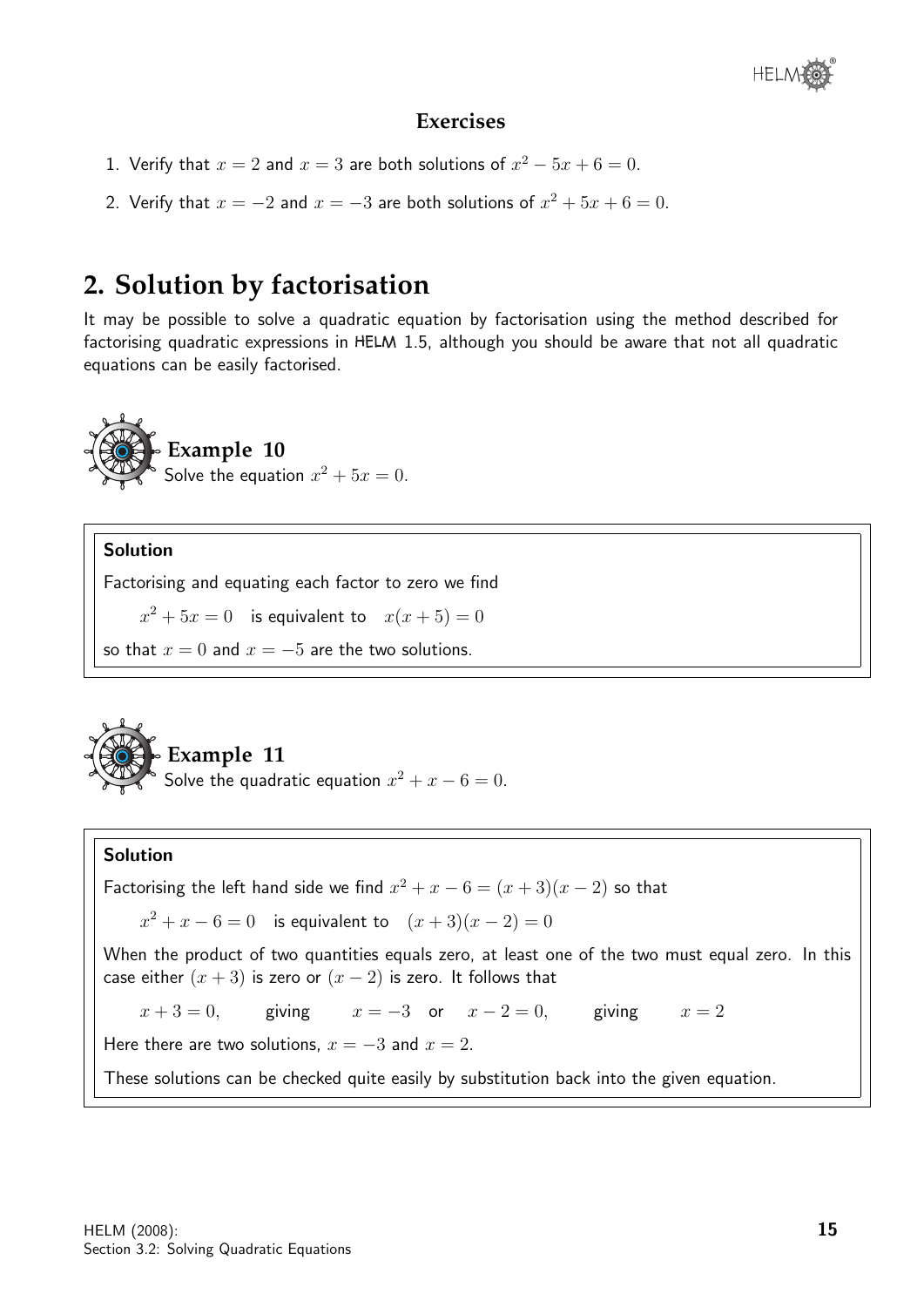

Solve the quadratic equation  $2x^2 - 7x - 4 = 0$  by factorising the left-hand side.

#### Solution

Factorising the left hand side:  $2x^2 - 7x - 4 = (2x+1)(x-4)$  so  $2x^2 - 7x - 4 = 0$  is equivalent to  $(2x+$  $1(x-4) = 0$ . In this case either  $(2x + 1)$  is zero or  $(x - 4)$  is zero. It follows that  $2x + 1 = 1$ 0, giving  $x = -\frac{1}{2}$  $\frac{1}{2}$  or  $x-4=0$ , giving  $x=4$ 

There are two solutions,  $x = -\frac{1}{2}$  $\frac{1}{2}$  and  $x=4$ .



## **Example 13**

Solve the equation  $4x^2 + 12x + 9 = 0$ .

#### Solution

Factorising we find  $4x^2 + 12x + 9 = (2x + 3)(2x + 3) = (2x + 3)^2$ 

This time the factor  $(2x+3)$  occurs twice. The original equation  $4x^2 + 12x + 9 = 0$  becomes

 $(2x+3)^2 = 0$  so that  $2x+3=0$ 

and we obtain the solution  $x = -\frac{3}{2}$  $\frac{3}{2}$ . Because the factor  $2x+3$  appears twice in the equation  $(2x+3)^2=0$  we say that this root is a repeated solution or double root.



Solve the quadratic equation  $7x^2 - 20x - 3 = 0$ .

First factorise the left-hand side:

#### Your solution

 $7x^2 - 20x - 3 =$ 

#### Answer

 $(7x+1)(x-3)$ 

Equate each factor is then equated to zero to obtain the two solutions:

Your solution Solution 1:  $x =$  Solution 2:  $x =$ **Answer**  $-\frac{1}{7}$  $\frac{1}{7}$  and 3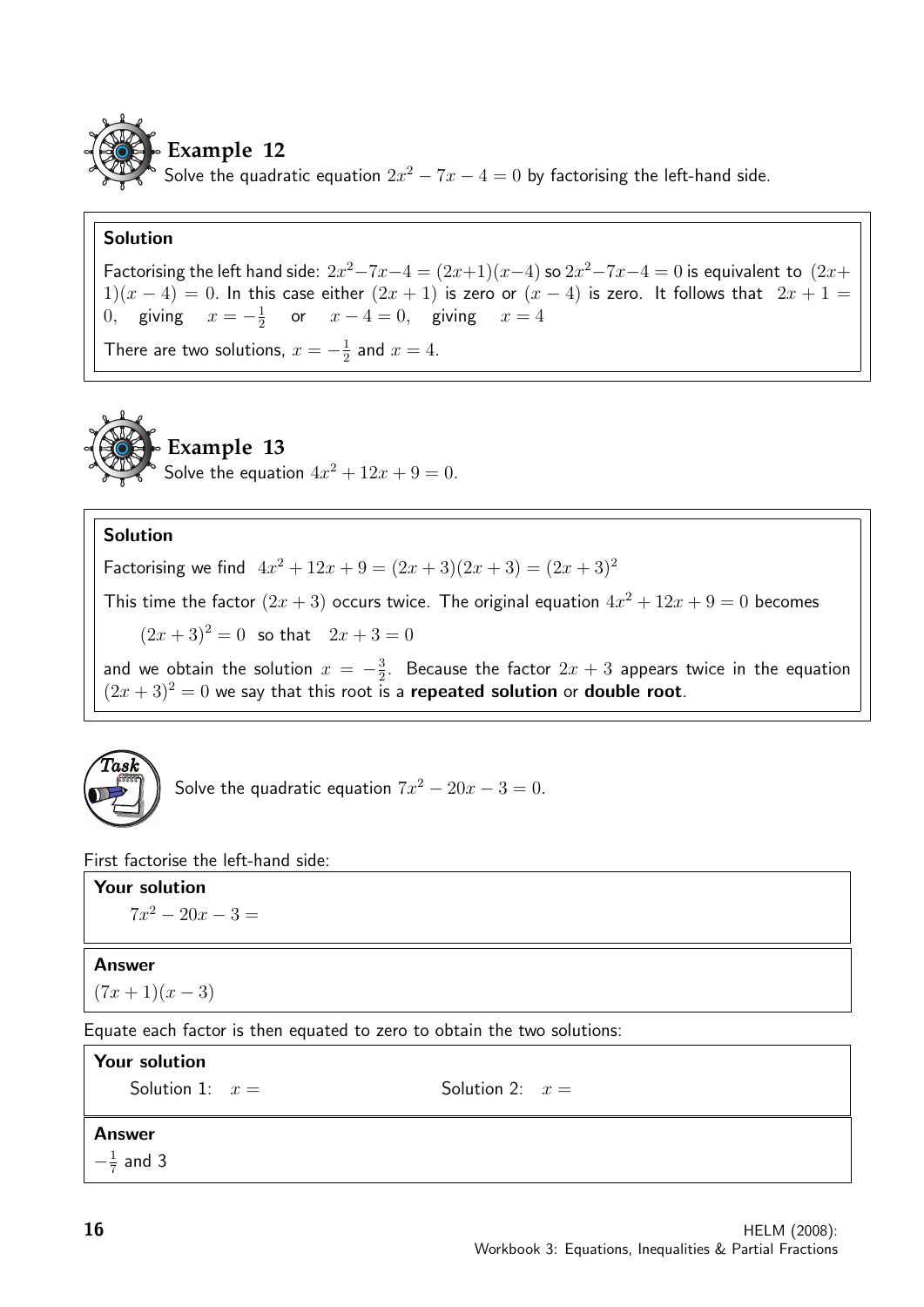

Solve the following equations by factorisation:

1.  $x^2 - 3x + 2 = 0$ <br>2.  $x^2 - x - 2 = 0$ <br>3. x 3.  $x^2 + x - 2 = 0$ 4.  $x^2 + 3x + 2 = 0$  5.  $x^2 + 8x + 7 = 0$  6. x 6.  $x^2 - 7x + 12 = 0$ 7.  $x^2 - x - 20 = 0$  8.  $4x^2 - 4 = 0$  9.  $-x$ 9.  $-x^2 + 2x - 1 = 0$ 10.  $3x^2 + 6x + 3 = 0$  11. x 11.  $x^2 + 11x = 0$ 12.  $2x^2 + 2x = 0$ 

Answers The factors are found to be: 1.  $1, 2$  2.  $-1, 2$  3.  $-2, 1$  4.  $-1, -2$  5.  $-7, -1$ 6. 4, 3 7. −4, 5 8. 1, −1 9. 1 twice 10. −1 twice 11.  $-11, 0$  12.  $0, -1$ 

## **3. Completing the square**

The technique known as completing the square can be used to solve quadratic equations although it is applicable in many other circumstances too so it is well worth studying.



### **Example 14**

- (a) Show that  $(x+3)^2 = x^2 + 6x + 9$
- (b) Hence show that  $x^2 + 6x$  can be written as  $(x+3)^2 9$ .

#### Solution

(a) Removing the brackets we find

 $(x+3)^2 = (x+3)(x+3) = x^2 + 3x + 3x + 9 = x^2 + 6x + 9$ 

(b) By subtracting 9 from both sides of the previous equation it follows that

$$
(x+3)^2 - 9 = x^2 + 6x
$$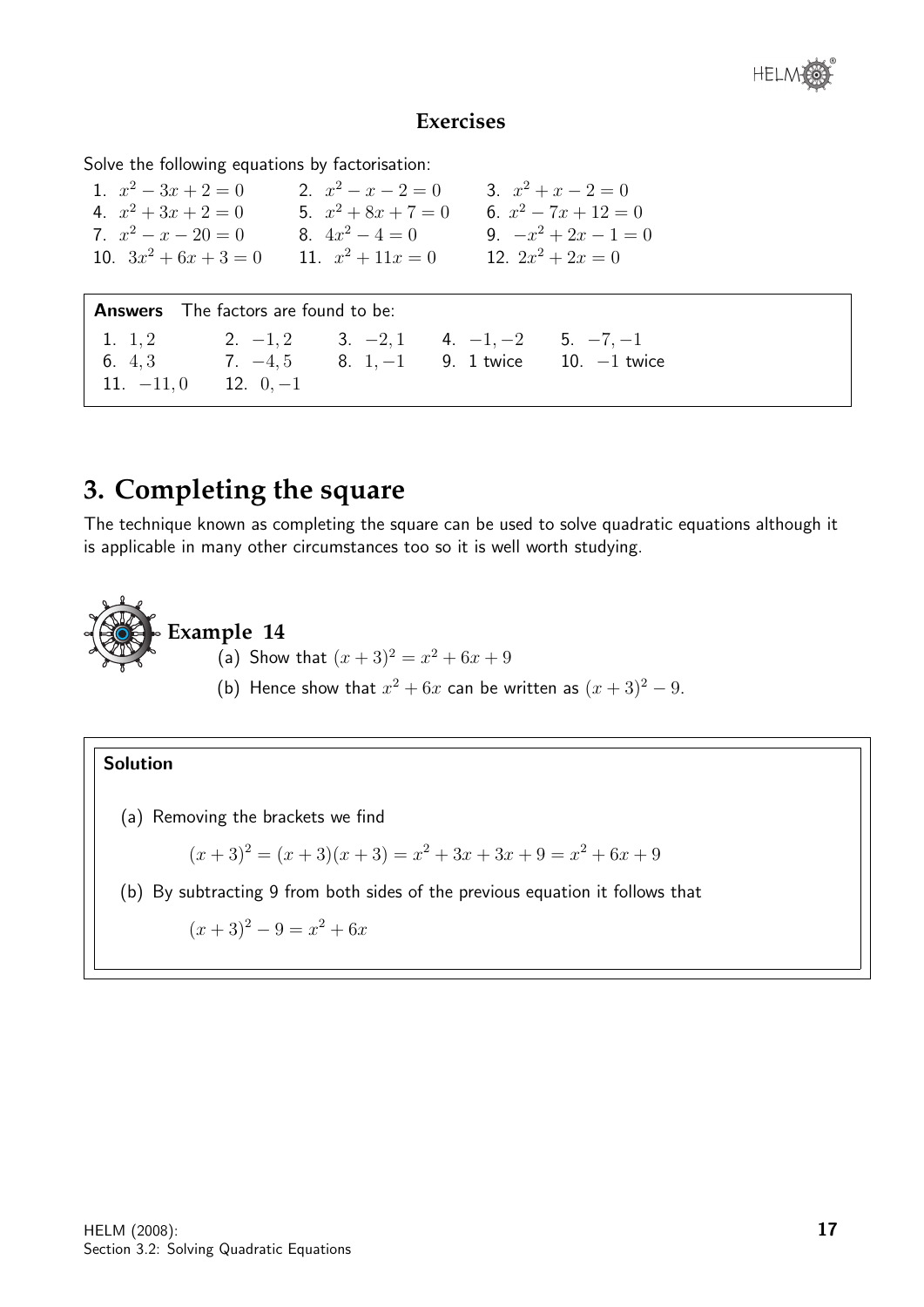

- (a) Show that  $(x-4)^2 = x^2 8x + 16$
- (b) Hence show that  $x^2 8x$  can be written as  $(x 4)^2 16$ .

(a) Removing the brackets we find

$$
(x-4)^2 = (x-4)(x-4) = x^2 - 4x - 4x + 16 = x^2 - 8x + 16
$$

(b) Subtracting 16 from both sides we can write

$$
(x-4)^2 - 16 = x^2 - 8x
$$

We shall now generalise the results of Examples 14 and 15. Noting that

 $(x+k)^2 = x^2 + 2kx + k^2$  we can write  $x^2 + 2kx = (x+k)^2 - k^2$ 

Note that the constant term in the brackets on the right-hand side is always half the coefficient of  $x$ on the left. This process is called completing the square.



#### Completing the Square

The expression  $x^2 + 2kx$  is equivalent to  $(x + k)^2 - k^2$ 



Complete the square for the expression  $x^2 + 16x$ .

#### Solution

Comparing  $x^2 + 16x$  with the general form  $x^2 + 2kx$  we see that  $k = 8$ . Hence

 $x^2 + 16x = (x+8)^2 - 8^2 = (x+8)^2 - 64$ 

Note that the constant term in the brackets on the right, that is 8, is half the coefficient of  $x$  on the left, which is 16.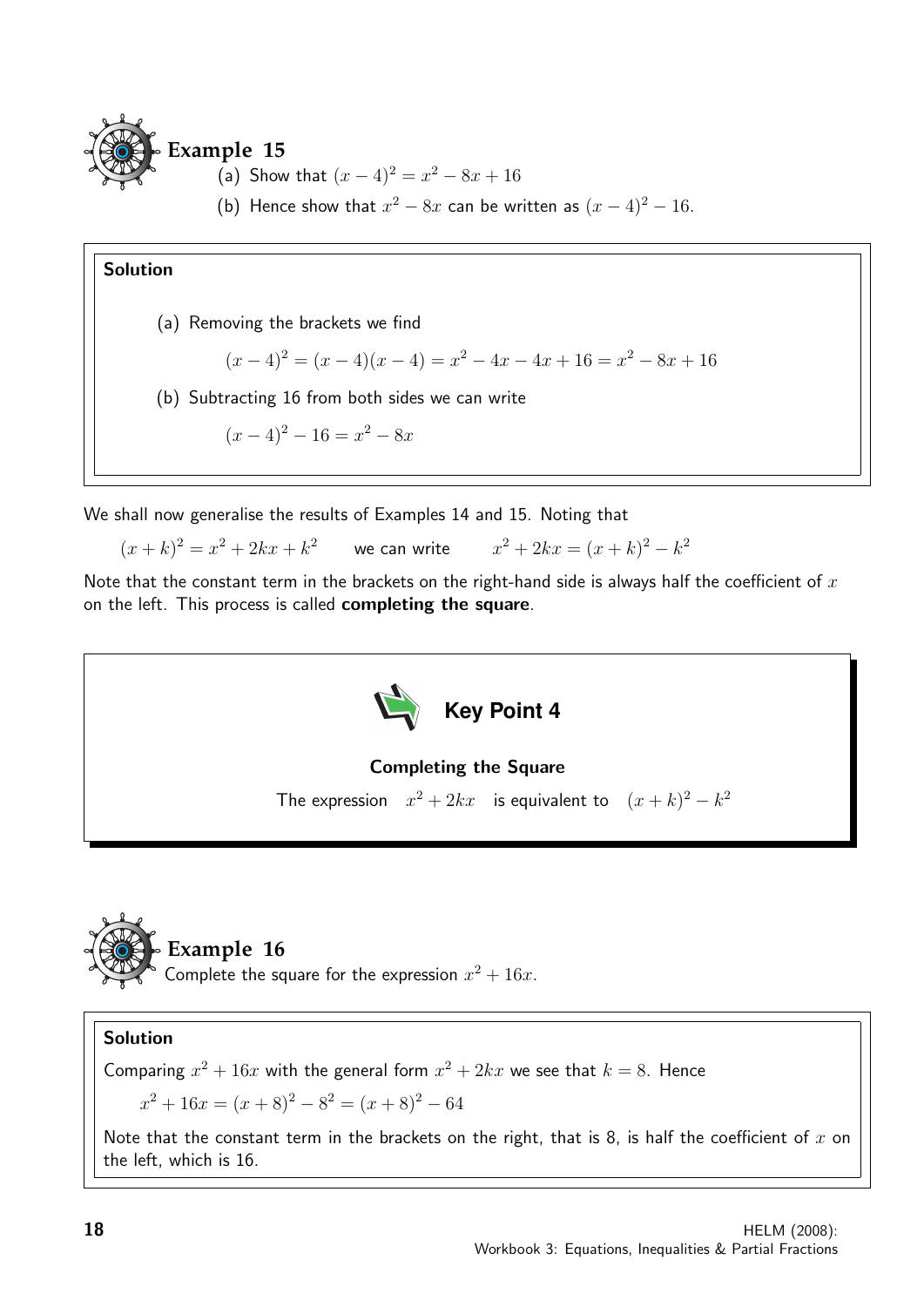

Consider  $5x^2 + 4x$ . First of all the coefficient 5 is removed outside a bracket as follows

$$
5x^2 + 4x = 5(x^2 + \frac{4}{5}x)
$$

We can now complete the square for the quadratic expression in the brackets:

$$
x^{2} + \frac{4}{5}x = (x + \frac{2}{5})^{2} - \left(\frac{2}{5}\right)^{2} = (x + \frac{2}{5})^{2} - \frac{4}{25}
$$

Finally, multiplying both sides by 5 we find

$$
5x^2 + 4x = 5\left((x + \frac{2}{5})^2 - \frac{4}{25}\right)
$$

Completing the square can be used to solve quadratic equations as shown in the following Examples.



#### Solution

First of all just consider  $x^2 + 6x$ , and note that we can write this as

$$
x^2 + 6x = (x+3)^2 - 9
$$

Then the quadratic equation can be written as

$$
x^{2} + 6x + 2 = (x + 3)^{2} - 9 + 2 = 0
$$
 that is  $(x + 3)^{2} = 7$ 

Taking the square root of both sides gives

$$
x + 3 = \pm \sqrt{7}
$$
 so  $x = -3 \pm \sqrt{7}$ 

The two solutions are 
$$
x = -3 + \sqrt{7} = -0.3542
$$
 and  $x = -3 - \sqrt{7} = -5.6458$ , to 4 d.p.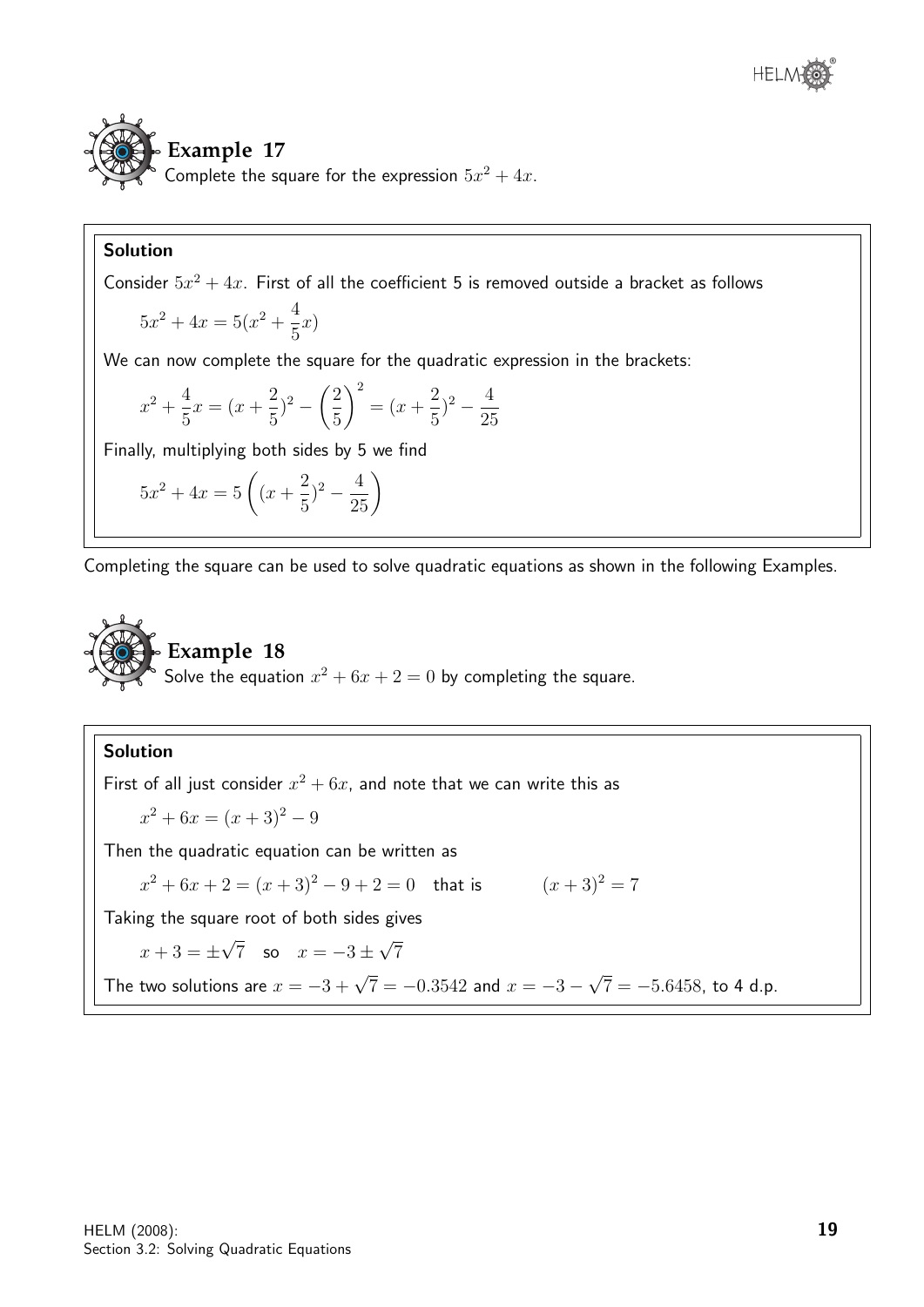

First consider  $x^2 - 8x$  which we can write as  $x^2 - 8x = (x - 4)^2 - 16$  so that the equation becomes  $x^2 - 8x + 5 = (x - 4)^2 - 16 + 5 = 0$ i.e.  $(x-4)^2 = 11$  $x - 4 = \pm$ √ 11  $x = 4 \pm$ √ 11 So  $x = 7.3166$  or  $x = 0.6834$  (to 4 d.p.)



Solve the equation  $x^2 - 4x + 1 = 0$  by completing the square.

First examine the two left-most terms in the equation:  $x^2 - 4x$ . Complete the square for these terms:

#### Your solution

 $x^2 - 4x =$ 

#### Answer

 $(x-2)^2-4$ 

Use the above result to rewrite the equation  $x^2 - 4x + 1 = 0$  in the form  $(x - ?)^2 + ? = 0$ :

Your solution  $x^2 - 4x + 1 =$ 

#### Answer

 $(x - 2)^2 - 4 + 1 = (x - 2)^2 - 3 = 0$ 

From this now obtain the roots:

#### Your solution

Answer

 $(x-2)^2 = 3$ , so  $x-2 = \pm$ √ 3. Therefore  $x = 2 \pm$ √  $3$  so  $x=3.7321$  or  $0.2679$  to 4 d.p.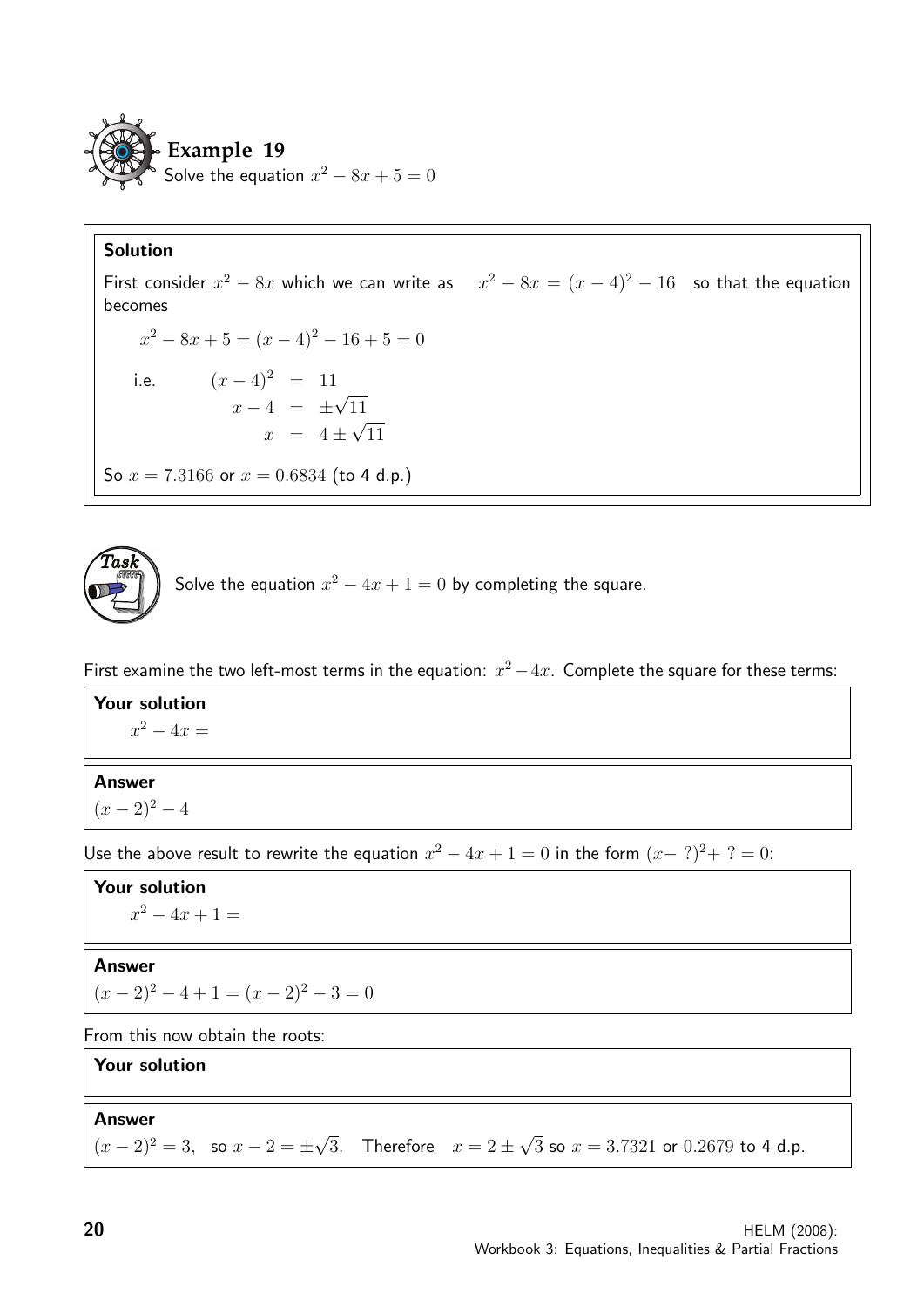- 1. Solve the following quadratic equations by completing the square.
	- (a)  $x^2 3x = 0$
	- (b)  $x^2 + 9x = 0$ .
	- (c)  $2x^2 5x + 2 = 0$
	- (d)  $6x^2 x 1 = 0$
	- (e)  $-5x^2 + 6x 1 = 0$
	- $(f)$   $x^2 + 4x 3 = 0$
- 2. A chemical manufacturer found that the sales figures for a certain chemical  $X_2O$  depended on its selling price. At present, the company can sell all of its weekly production of 300 t at a price of  $\pounds 600$  / t. The company's market research department advised that the amount sold would decrease by only 1 t per week for every  $\pounds 2 / t$  increase in the price of  $X_2O$ . If the total production costs are made up of a fixed cost of £30000 per week, plus £400 per t of product, show that the weekly profit is given by

$$
P = -\frac{x^2}{2} + 800x - 270000
$$

where x is the new price per t of  $X_2O$ . Complete the square for the above expression and hence find

- (a) the price which maximises the weekly profit on sales of  $X_2O$
- (b) the maximum weekly profit
- (c) the weekly production rate

Answers 1. (a)  $0,3$  (b)  $0,-9$  (c)  $2,\frac{1}{2}$  $\frac{1}{2}$  (d)  $\frac{1}{2}$ ,  $-\frac{1}{3}$  $\frac{1}{3}$  (e)  $\frac{1}{5}$ , 1 (f) 1, 3 2. (a)  $\pounds 800 / t$ , (b)  $\pounds 50000 / wk$ , (c) 200 t / wk

## **4. Solution by formula**

When it is difficult to factorise a quadratic equation, it may be possible to solve it using a formula which is used to calculate the roots. The formula is obtained by completing the square in the general quadratic  $ax^2 + bx + c$ . We proceed by removing the coefficient of a:

$$
ax^{2} + bx + c = a\{x^{2} + \frac{b}{a}x + \frac{c}{a}\} = a\{(x + \frac{b}{2a})^{2} + \frac{c}{a} - \frac{b^{2}}{4a^{2}}\}
$$

Thus the solution of  $ax^2 + bx + c = 0$  is the same as the solution to

$$
(x + \frac{b}{2a})^2 + \frac{c}{a} - \frac{b^2}{4a^2} = 0
$$

HELM (2008): Section 3.2: Solving Quadratic Equations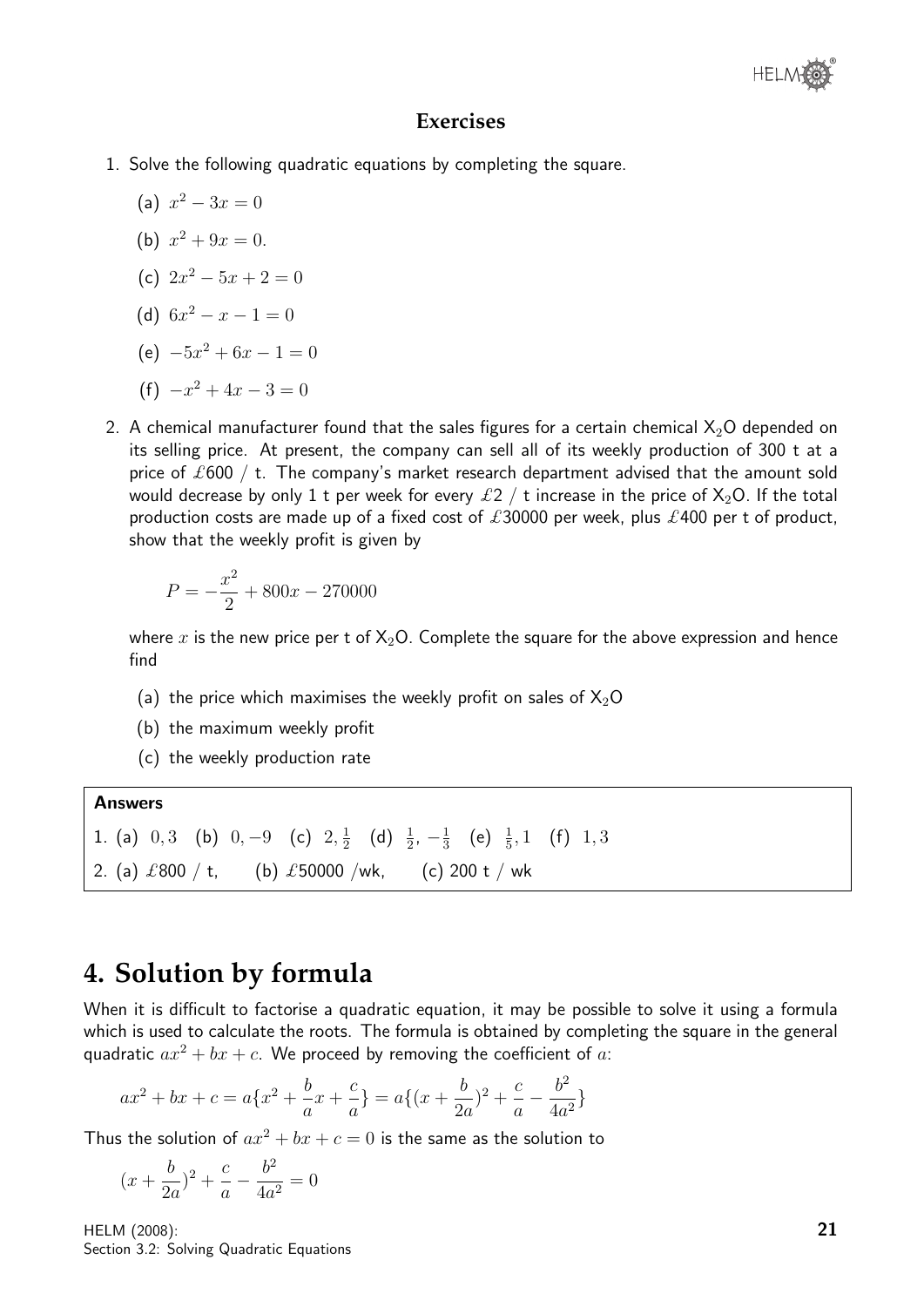So, solving:  $(x +$ b  $2a$  $)^{2}=-\frac{c}{2}$ a +  $b^2$  $rac{b^2}{4a^2}$  which leads to  $x = -\frac{b}{2a}$ 2a ± <sup>1</sup>  $-\frac{c}{c}$ a  $+$  $b^2$  $4a^2$ 

Simplifying this expression further we obtain the important result:



To apply the formula to a specific quadratic equation it is necessary to identify carefully the values of a, b and c, paying particular attention to the signs of these numbers. Substitution of these values into the formula then gives the desired solutions.

Note that if the quantity  $b^2 - 4ac$  (called the **discriminant**) is a positive number we can take its square root and the formula will produce two values known as  $\mathop{\mathrm{distinct}}$  real roots. If  $b^2-4ac=0$ there will be one value only known as a repeated root or double root. The value of this root is  $x = -\frac{b}{2}$  $2a$ . Finally if  $b^2 - 4ac$  is negative we say the equation possesses complex roots. These require special treatment and are described in HELM 10.



When finding roots of the quadratic equation  $ax^2 + bx + c = 0$  first calculate the discrinimant

 $b^2 - 4ac$ 

- If  $b^2 4ac > 0$  the quadratic has two real distinct roots
- If  $b^2 4ac = 0$  the quadratic has two real and equal roots
- If  $b^2 4ac < 0$  the quadratic has no real roots: there are two complex roots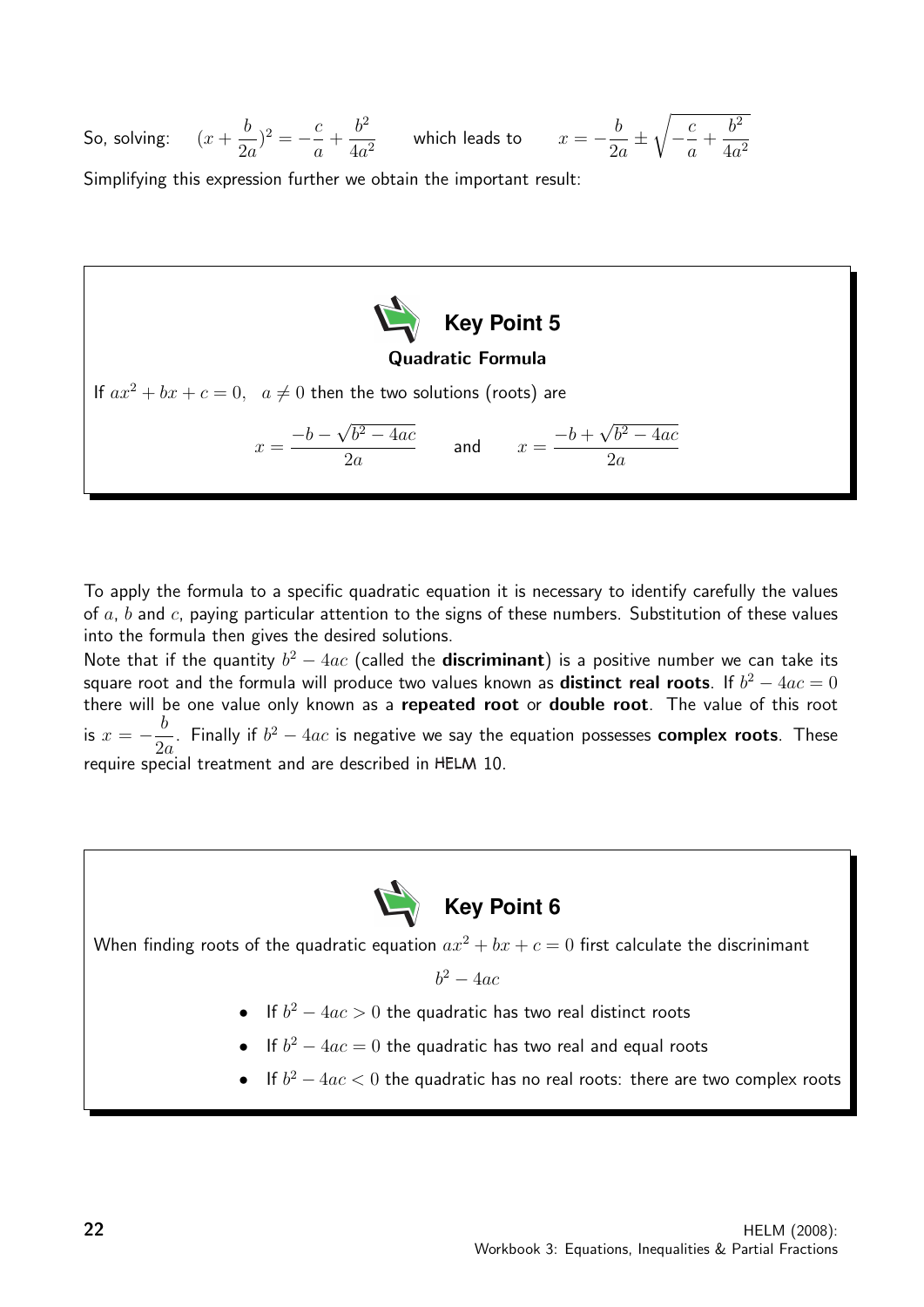



## **Example 20**

Compare each given equation with the standard form  $ax^2+bx+c=0$  and identify a, b and c. Calculate  $b^2 - 4ac$  in each case and use this information to state the nature of the roots.

- (a)  $3x^2 + 2x 7 = 0$  (b)  $3x^2 + 2x + 7 = 0$
- (c)  $3x^2 2x + 7 = 0$  (d)  $x^2 + x + 2 = 0$
- (e)  $-x^2 + 3x \frac{1}{2} = 0$  (f)  $5x^2 3 = 0$
- (g)  $x^2 2x + 1 = 0$  (h)  $2p^2 4p = 0$
- (i)  $-p^2 + 4p 4 = 0$

#### Solution

- (a)  $a = 3$ ,  $b = 2$ ,  $c = -7$ . So  $b^2 4ac = (2)^2 4(3)(-7) = 88$ . The roots are real and distinct.
- (b)  $a = 3$ ,  $b = 2$ ,  $c = 7$ . So  $b^2 4ac = (2)^2 4(3)(7) = -80$ . The roots are complex.
- (c)  $a = 3$ ,  $b = -2$ ,  $c = 7$ . So  $b^2 4ac = (-2)^2 4(3)(7) = -80$ . The roots are complex.
- (d)  $a = 1$ ,  $b = 1$ ,  $c = 2$ . So  $b^2 4ac = 1^2 4(1)(2) = -7$ . The roots are complex.
- (e)  $a = -1, b = 3, c = -\frac{1}{2}$  $\frac{1}{2}$ . So  $b^2 - 4ac = 3^2 - 4(-1)(-\frac{1}{2})$  $(\frac{1}{2}) = 7.$ The roots are real and distinct.
- (f)  $a = 5$ ,  $b = 0$ ,  $c = -3$ . So  $b^2 4ac = 0 4(5)(-3) = 60$ . The roots are real and distinct.
- (g)  $a = 1$ ,  $b = -2$ ,  $c = 1$ . So  $b^2 4ac = (-2)^2 4(1)(1) = 0$ . The roots are real and equal.
- (h)  $a = 2, b = -4, c = 0$ . So  $b^2 4ac = (-4)^2 4(2)(0) = 16$ The roots are real and distinct.
- (i)  $a = -1, b = 4, c = -4$ . So  $b^2 4ac = (-4)^2 4(-1)(-4) = 0$ The roots are real and equal.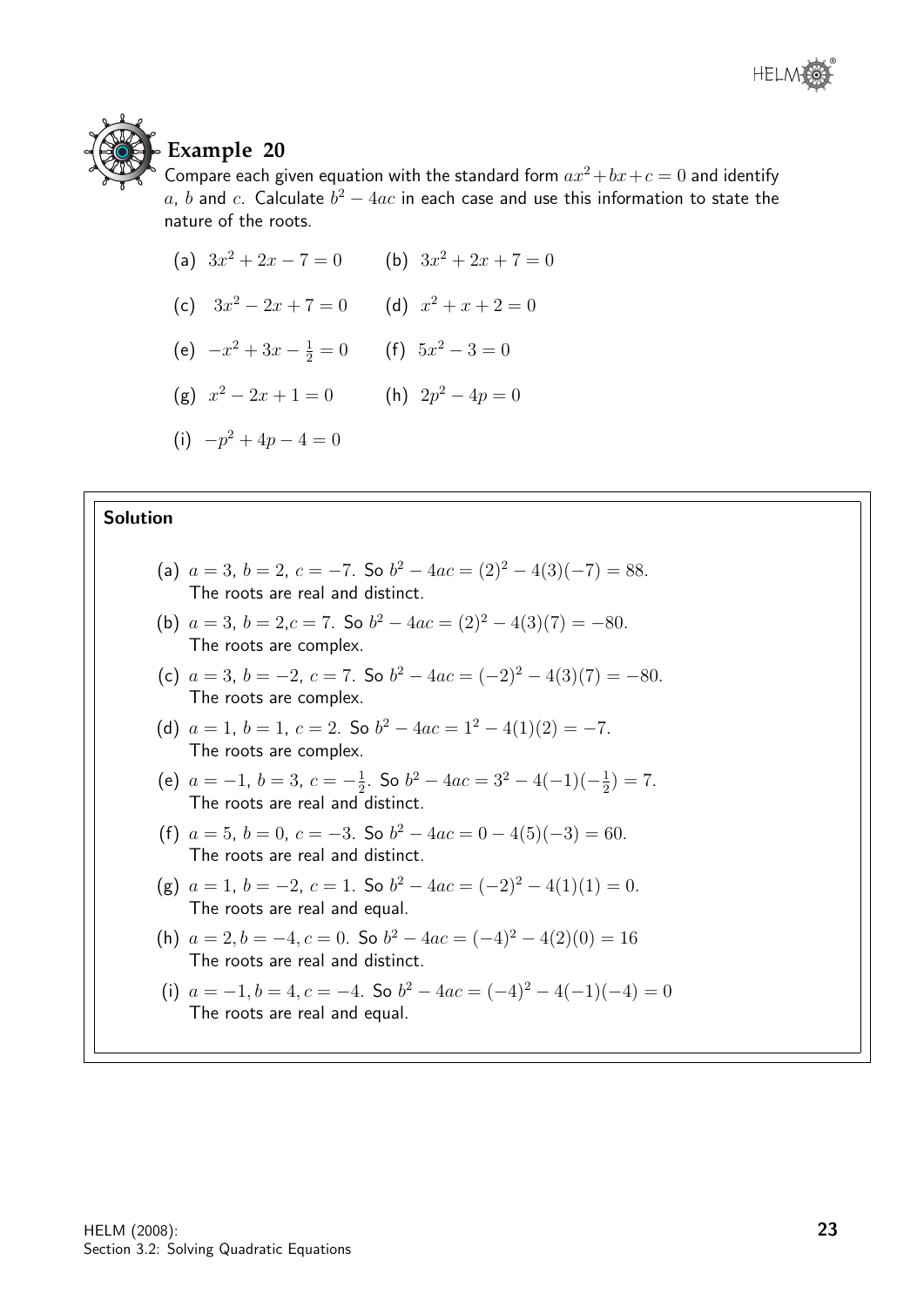

Solve the quadratic equation  $2x^2 + 3x - 6 = 0$  using the formula.

#### Solution

We compare the given equation with the standard form  $ax^2 + bx + c = 0$  in order to identify a, b and c. We see that here  $a = 2$ ,  $b = 3$  and  $c = -6$ . Note particularly the sign of c. Substituting these values into the formula we find

$$
x = \frac{-b \pm \sqrt{b^2 - 4ac}}{2a} = \frac{-3 \pm \sqrt{3^2 - 4(2)(-6)}}{(2)(2)} = \frac{-3 \pm \sqrt{9 + 48}}{4} = \frac{-3 \pm 7.5498}{4}
$$

Hence, to 4 d.p., the two roots are  $x = 1.1375$ , if the positive sign is taken and  $x = -2.6375$  if the negative sign is taken. However, it is often sufficient to leave the solution in the so-called surd form  $x =$  $-3 \pm$ √ 57 4 , which is exact.



Solve the equation  $3x^2 - x - 6 = 0$  using the quadratic formula.

First identify  $a, b$  and  $c$ :

| Your solution           |       |       |  |
|-------------------------|-------|-------|--|
| $a =$                   | $h =$ | $c =$ |  |
|                         |       |       |  |
| <b>Answer</b>           |       |       |  |
| $a = 3, b = -1, c = -6$ |       |       |  |

Substitute these values into the formula and simplify:

| Your solution<br>$-b \pm \sqrt{b^2 - 4ac}$<br>$x = -$<br>$\overline{\phantom{a}2a}$ | $\mathsf{so} \quad x =$ |
|-------------------------------------------------------------------------------------|-------------------------|
| <b>Answer</b><br>$-(-1) \pm \sqrt{(-1)^2 - (4)(3)(-6)}$ $1 \pm \sqrt{73}$           |                         |

Finally, calculate the values of  $x$  to 4 d.p.:

| <b>Your solution</b> |    |       |
|----------------------|----|-------|
| $x =$                | or | $x =$ |
| <b>Answer</b>        |    |       |
| $1.5907, -1.2573$    |    |       |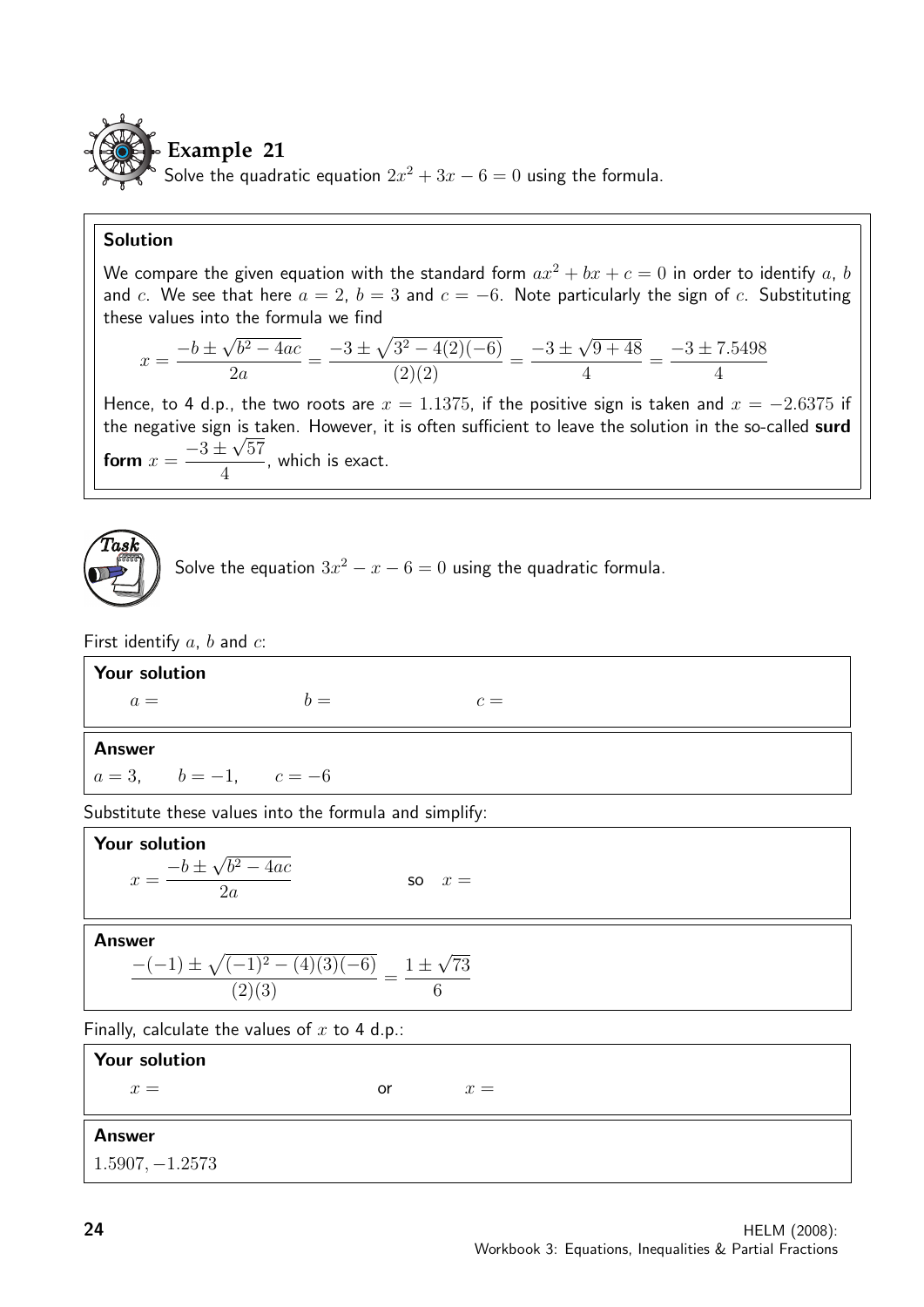

### **Undersea cable fault location**

#### Introduction

The voltage  $(V)$ , current  $(I)$  and resistance  $(R)$  in an electrical circuit are related by Ohm's law i.e.  $V = IR$ . If there are two resistances  $(R_1$  and  $R_2)$  in an electrical circuit, they may be in series, in which case the total resistance  $(R)$  is given by  $R = R_1 + R_2$ . Or they may be in parallel in which case the total resistance is given by

$$
\frac{1}{R} = \frac{1}{R_1} + \frac{1}{R_2}
$$

In 1871 the telephone cable between England  $(A)$  and Denmark  $(B)$  developed a fault, due to a short circuit under the sea (see Figure 2). Oliver Heaviside, an electrical engineer, came up with a very simple method to find the location of the fault. He assumed that the cable had a uniform resistance per unit length. Heaviside performed two tests:

- (1) connecting a battery (voltage  $E$ ) at  $A$ , with the circuit open at  $B$ , he measured the resulting current  $I_1$ ,
- (2) connecting the same battery at A, with the cable earthed at B, he measured the current  $I_2$ .



Figure 2: Schematic of the undersea cable

In the first measurement the resistances up to the cable fault and between the fault and the short circuit are in series and in the second experiment the resistances beyond the fault and between the fault and the short circuit are in parallel.

#### Problem in words

Use the information from the measurements to deduce the location of the fault.

#### Mathematical statement of problem

- (a) Denote the resistances of the various branches by the symbols shown in Figure 2.
- (b) Use Ohm's law to write down expressions that apply to each of the two measurements.
- (c) Eliminate y from these expressions to obtain an expression for x.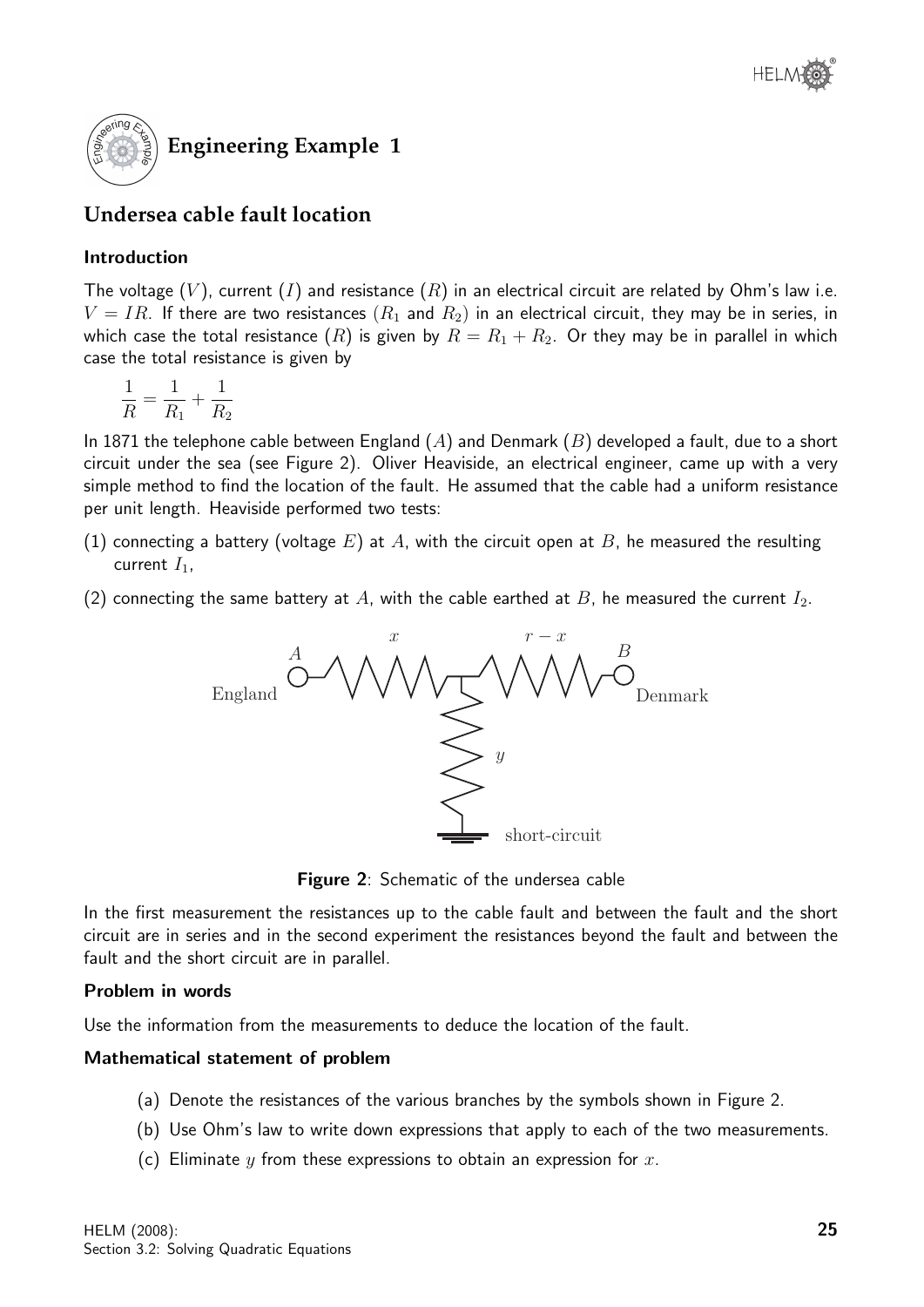#### Mathematical analysis

(a) In the first experiment the total circuit resistance is  $x + y$ . In the second experiment, the total circuit resistance is given by:

$$
x + \left(\frac{1}{r-x} + \frac{1}{y}\right)^{-1}
$$

So application of Ohm's law to each experimental situation gives:

$$
E = I_1(x + y)
$$
  
\n
$$
E = I_2(x + \left(\frac{1}{r - x} + \frac{1}{y}\right)^{-1})
$$
\n(1)

Rearrange Equation (1) to give  $\frac{E}{I}$  $I_1$  $-x = y$ 

Substitute for  $y$  in Equation (2), divide both sides by  $I_2$  and introduce  $\frac{E}{I}$  $I_1$  $=r_1$  and  $\frac{E}{I}$  $I<sub>2</sub>$  $= r_2$ :

$$
r_2 = (x + \left(\frac{1}{r-x} + \frac{1}{y}\right)^{-1})
$$

Use a common denominator for the fractions on the right-hand side:

$$
r_2 = (x + \left(\frac{(r-x)(r_1 - x)}{r_1 - x + r - x}\right)) = \frac{x(r_1 + r - 2x) + (r - x)(r_1 - x)}{(r_1 + r - 2x)}
$$

Multiply through by  $(r_1 + r - 2x)$ :

$$
r_2(r_1 + r - 2x) = x(r_1 + r - 2x) + (r - x)(r_1 - x)
$$

Rearrange as a quadratic for  $x$ :

 $x^2 - 2r_2x - rr_1 + r_2r_1 + rr_2 = 0$ 

Use the standard formula for solving quadratic equations

with  $a = 1$ ,  $b = -2r_2$  and  $c = -rr_1 + r_2r_1 + rr_2$ :  $x = \frac{2r_2 \pm \sqrt{4r_2^2 - 4(-rr_1 + r_2r_1 + rr_2)}}{2}$  $\frac{(-r_1+r_2r_1+r_2r_2)}{2} = r_2 \pm \sqrt{(r-r_2)(r_1-r_2)}$ 

Only positive solutions would be of interest.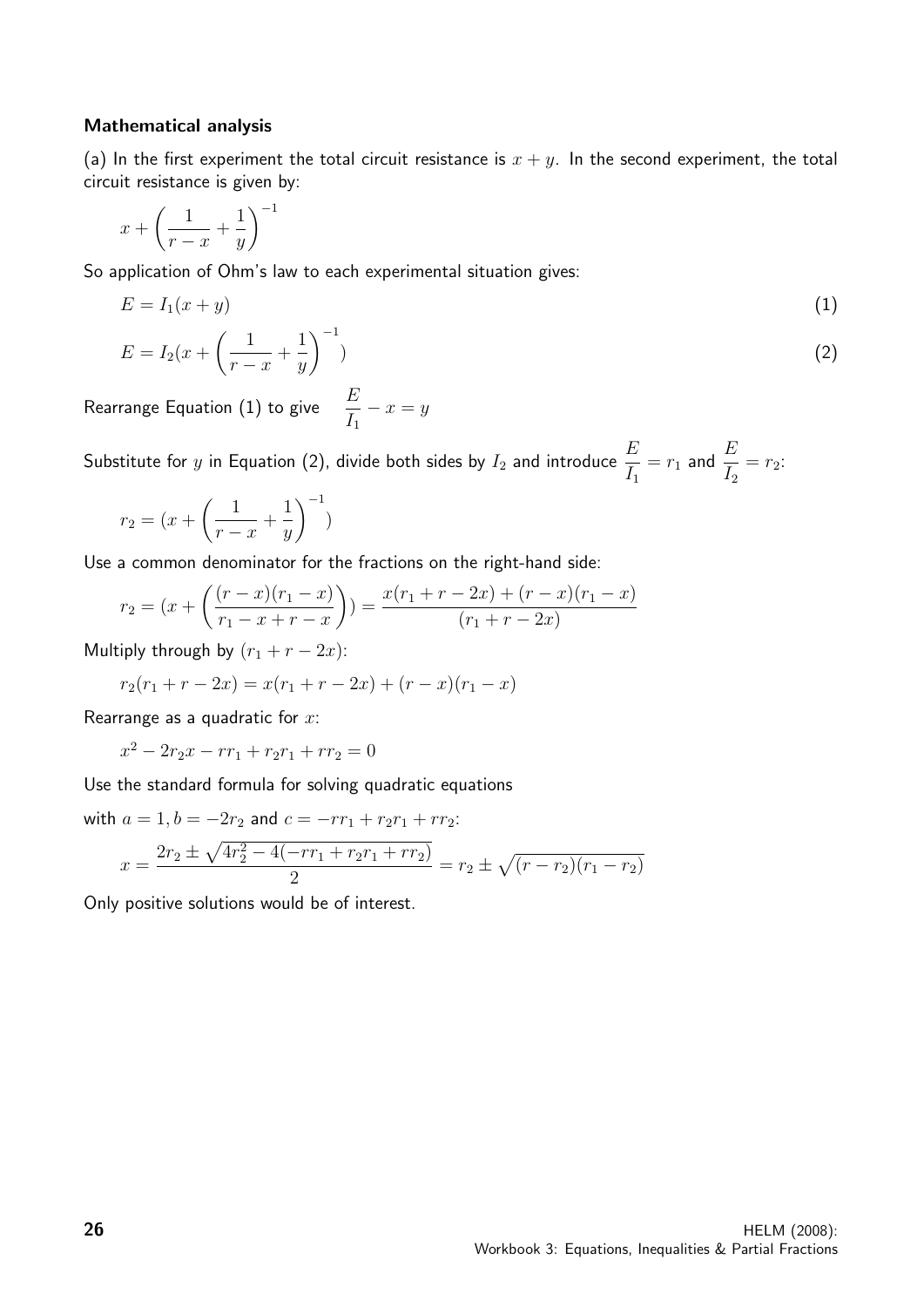

## **Estimating the mass of a pipe**

#### Introduction

Sometimes engineers have to estimate component weights from dimensions and material properties. On some occasions, engineers prefer use of approximate formulae to exact ones as long as they are sufficiently accurate for the purpose. This Example introduces both of these aspects.

#### Problem in words

- (a) Find the mass of a given length of pipe in terms of its inner and outer diameters and the density of the pipe material.
- (b) Find the wall thickness of the pipe if the inner diameter is 0.15 m, the density is 7900 kg  $\,$ m $^{-3}$  and the mass per unit length of pipe is 40 kg m $^{-1}.$
- (c) Find an approximate method for calculating the mass of a given length of a thin-walled pipe and calculate the maximum ratio of inner and outer diameters that give an error of less than 10% when using the approximate method.

#### Mathematical statement of problem

- (a) Denote the length of the pipe by L m and inside and outside diameters by  $d_i$  m and  $d_o$ m, respectively and the density by  $\rho$  kg m $^{-3}$ . Assume that the pipe is cylindrical so its cross section corresponds to the gap between concentric circles (this is called an annulus or annular region - see HELM 2.6). Calculate the difference in cross sectional areas by using the formula for the area of a circle  $(A = \pi r^2$  where r is the radius) and multiply by the density and length to obtain mass  $(m)$ .
- (b) Rearrange the equation in terms of wall thickness  $(d \, \text{m})$  and inner diameter. Substitute the given values to determine the wall thickness.
- (c) Approximate the resulting expression for small values of  $(d_o d_i)$ . Calculate the percentage difference in predictions between the original and approximate formulae for various numerical values of  $d_i/d_o$ .

#### Mathematical analysis

(a) The cross section of a cylindrical pipe is a circular annulus. The area of a circle is given by  $\pi r^2 = \frac{\pi}{4}$ 4  $d^2$ , since  $r = d/2$  if d is the diameter. So the area of the outer circle is  $\frac{\pi}{4}$ 4  $d_o^2$ and that of the inner circle is  $\frac{\pi}{4}$ 4  $d_i^2.$  This means that the mass  $m$  kg of length  $L$  m of the pipe is given by

$$
m=\frac{\pi}{4}(d_0^2-d_i^2)L\rho
$$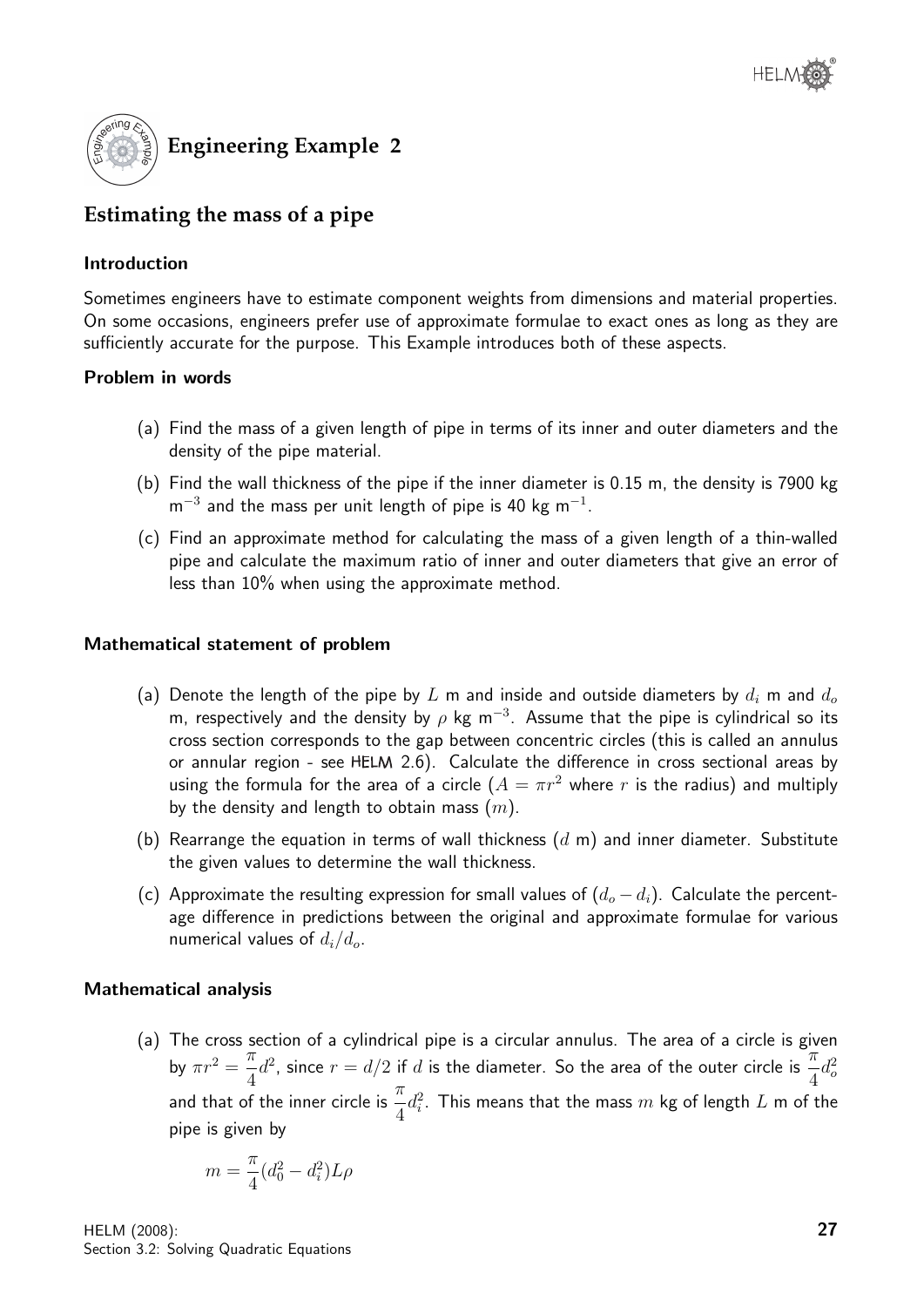(b) Denote the pipe wall thickness by  $\delta$  so  $d_o = d_i + 25$ .

Use 
$$
(d_o^2 - d_i^2) = (d_o - d_i)(d_o + d_i) = 2\delta(2d_i + 2\delta)
$$
. So  $m = \pi \delta(d_i + \delta)L\rho$ 

Given that  $m/L = 40$ ,  $d_i = 0.15$  and  $r = 7900$ ,

 $40 = pd(0.15 + d)7900.$ 

Rearrange this equation as a quadratic in  $\delta$ ,

 $\delta^2 + 0.15\delta - 4\pi/790 = 0$ 

Solve this quadratic using the standard formula with  $a = 1, b = 0.15$  and  $c = 4\pi/790$ . Retain only the positive solution to give  $\delta = 0.072$ , i.e. the pipe wall thickness is 72 mm.

(c) If  $\delta$  is small then  $(d_o - d_i)$  is small and  $d_i + \delta \approx d_i.$  So the expression for  $m$  in terms of  $\delta$  may be written

 $m \approx \pi \delta d_i L \rho$ 

The graph in Figure 3 shows that the percentage error from using the approximate formula for the mass of the pipe exceeds 10% only if the inner diameter is less than 82% of the outer diameter.

The percentage error from using the approximate formula can be calculated from

(exact result – approximate result)/(exact result) × 100% for various values of the ratio of inner to outer diameters. In the graph the error is plotted for diameter ratios between 0.75 and 1.



#### Comment

Figure 3

The graph shows also that the error is  $1\%$  or less for diameter ratios  $> 0.98$ .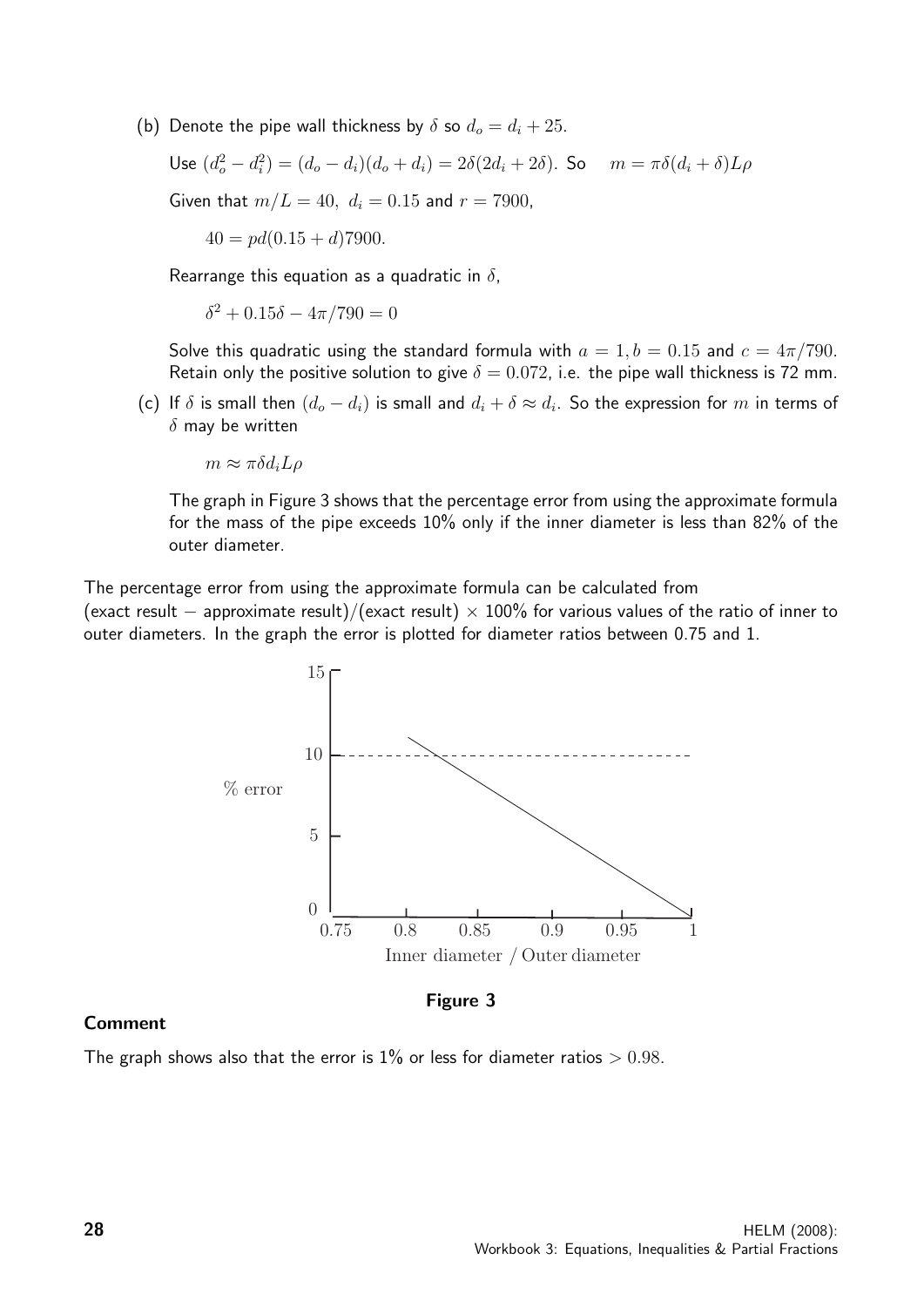

Solve the following quadratic equations by using the formula. Give answers exactly (where possible) or to 4 d.p.:

1.  $x^2 + 8x + 1 = 0$  2. x 2.  $x^2 + 7x - 2 = 0$ 3.  $x^2 + 6x - 2 = 0$ 4.  $-x^2 + 3x + 1 = 0$  5.  $-2x$  $2x^2 - 3x + 1 = 0$ 6.  $2x^2 + 5x - 3 = 0$ Answers 1. −0.1270, −7.8730 2. −7.2749, 0.2749 3. 0.3166, −6.3166 4. 3.3028, −0.3028 5. −1.7808, 0.2808 6. <sup>1</sup>  $\frac{1}{2}, -3$ 

## **5. Geometrical representation of quadratics**

We can plot a graph of the function  $y = ax^2 + bx + c$  (given the values of a, b and c). If the graph crosses the horizontal axis it will do so when  $y = 0$ , and so the x coordinates at such points are solutions of  $ax^2 + bx + c = 0$ . Depending on the sign of a and of the nature of the solutions there are essentially six different types of graph that can occur. These are displayed in Figure 4.



**Figure 4:** The possible graphs of a quadratic  $y = ax^2 + bx + c$ 

Sometimes a graph of the quadratic is used to locate the solutions; however, this approach is generally inaccurate. This is illustrated in the following example.